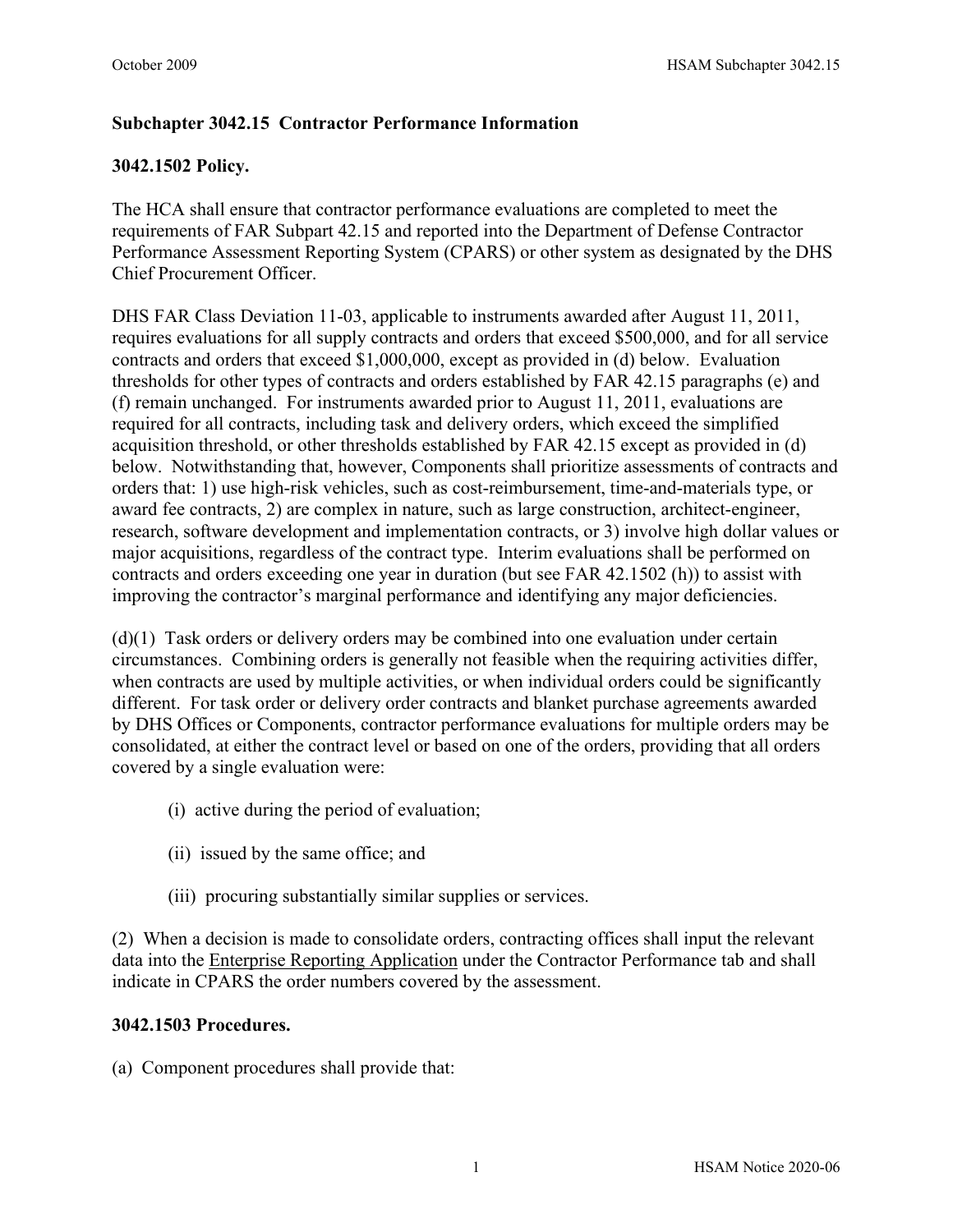(1) Contracts and task/delivery orders that require past performance evaluations shall be registered in the CPARS within 30 days of award of the instrument.

(2) Input for evaluations shall generally be obtained from the technical office, the contracting office, and where appropriate, the end users of the product or service.

(3) Appropriate Government personnel will be identified as (i) "Assessing Official Representatives" (AORs) for the purpose of providing input into contractor performance evaluations, and (ii) "Assessing Officials" (AOs) for the purpose of reviewing, finalizing and signing the evaluations and forwarding them to the contractor for comment. A contract may have multiple AORs, always including the COR and possibly including the program manager and end users. CORs will not be designated as AOs. Evaluations prepared by the AOR(s) will be forwarded to the AO who will be the contracting officer or other official at a level above the COR.

(4) Government personnel will be identified as CPARS "Focal Points" (FP), who will be responsible for CPARS access authorizations for Government and contractor personnel registering the contract, and the monitoring, distribution and control of evaluations. To ensure continuity of operations, it is recommended that each Component identify a Primary and Alternate FP for each of their contracting activities or sites. FPs can serve as Alternates for more than one contracting activity or site. The Component Focal Point will grant users access to input records via the FAPIIS input module of the Contractor Performance Assessment Reporting System. The FAPIIS input module is located at [https://www.cpars.gov.](https://www.cpars.gov/)

(5) A CPARS "Senior Command Official" (SCO) will be identified. (SCO is a CPARS term, and is used here even though DHS is not organized by "Commands.") The SCO will be at a level higher than the CPARS FP. SCO functions include assisting the CPARS FP with training, monitoring and policy; evaluating quality and compliance metrics; providing metrics to management. SCOs may not also be FPs.

(b) Component procedures shall provide that disagreements between the contractor and the Assessing Official regarding the evaluations will be resolved by a Reviewing Official, who shall be at a level above the contracting officer.

(f) The contracting officer shall be the AO for evaluations prepared per FAR 42.1503(h) related to a defective cost or pricing data determination made in accordance with FAR 15.407. This responsibility is not delegable.

## **3042.1503-70 Contractor performance assessments.**

Component procedures shall ensure that:

(a) Assessments clearly and completely describe the contractor's performance in the narrative statement, in sufficient detail to justify the rating;